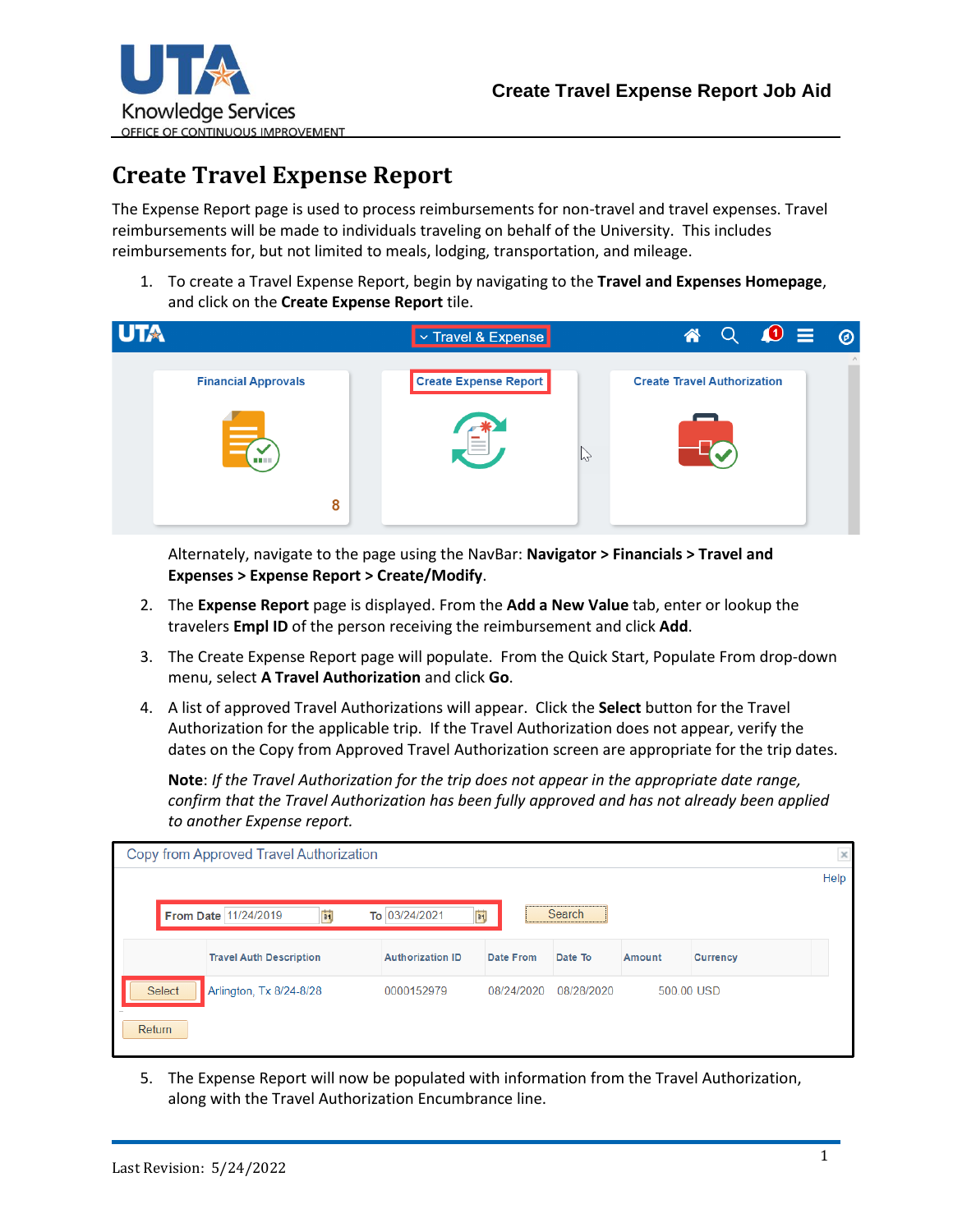

OFFICE OF CONTINUOUS IMPROVEMENT

- 6. Click **Save for Later** in the top right corner. The Report ID# will be displayed.
- 7. **Delete the Travel Authorization Encumbrance line** using the "-" at the right of the line.

| ■ My Wallet (0)   多 Quick-Fill          |                                                     |                                                                                                    | <b>Total</b><br>700.00    | <b>USD</b>                     |
|-----------------------------------------|-----------------------------------------------------|----------------------------------------------------------------------------------------------------|---------------------------|--------------------------------|
| nse Type<br>Travel-Auth-Encumbrance-Amt | <i>*Description</i><br>Teach 21LS101004             | *Payment Type<br>Paid By Employee<br>$\checkmark$                                                  | *Amount<br>700.00         | *Currency<br>E E<br><b>USD</b> |
| ense                                    | 238 characters remaining<br><b>He Receipt Split</b> | $\boxdot$ Default Rate<br>*Exchange Rate<br>$\Box$ Non-Reimbursable<br><b>Base Currency Amount</b> | 1.000000000 ウ 晶<br>700.00 | <b>USD</b>                     |
| <b>SpeedChart</b><br>g Details ?        |                                                     | $\Box$ No Receipt                                                                                  |                           |                                |

A Delete Confirmation pop-up box will appear. Click **OK** to continue.

- 8. Complete the **Expenses** section. Individual lines are required for each receipt/expense.
	- a. Enter the **Date** of the expense.
	- b. Enter the appropriate **Expense Type** for each line to be reimbursed. For a Travel Expense Report, all Expense Types should begin with **TR**
	- c. The **Description** field is used to provide additional comments about the expense.
	- d. Select the **Payment Type** (e.g. Paid by Employee).
	- e. Enter in the exact **Amount** to be reimbursed.

Note: For per diem expenses, the amount will auto-populate based on the location. This can be changed if needed. For mileage, the amount will calculate based on the number of miles entered.

- f. Depending on the **Expense Type** selected, fill out all other required fields marked with an asterisk \*. Location will default from the TA.
- g. Click the **Accounting Detail** drop-arrow to view or modify the chartfield values for the expense line.

*Note: A default chartfield string will automatically populate on the ER based on the Travel Profile.*

| *Date<br>09/20/2020<br> 31                        | *Expense Type               | TA-Travel-Auth-Encumbrance-Amt | $\checkmark$            | *Description     | Teach 21LS101004        |                        | Ľ    | *Payment Type<br>Paid By Employee |                             |                 | *Amount<br>700.00 | *Currency<br><b>USD</b> | $+$ $-$ |
|---------------------------------------------------|-----------------------------|--------------------------------|-------------------------|------------------|-------------------------|------------------------|------|-----------------------------------|-----------------------------|-----------------|-------------------|-------------------------|---------|
| 238 characters remaining<br>*Billing Type Expense |                             |                                | <b>He Receipt Split</b> |                  |                         | $\boxdot$ Default Rate |      | *Exchange Rate                    | 1.000000000 ウ h             |                 |                   |                         |         |
|                                                   |                             |                                |                         |                  |                         |                        |      | Non-Reimbursable                  | <b>Base Currency Amount</b> |                 | 700.00            | <b>USD</b>              |         |
|                                                   |                             |                                |                         |                  |                         |                        |      | $\Box$ No Receipt                 |                             |                 |                   |                         |         |
|                                                   | <b>Accounting Details</b> ? |                                | SpeedChart              |                  |                         |                        |      |                                   |                             |                 |                   |                         |         |
|                                                   |                             |                                |                         |                  |                         |                        |      |                                   |                             |                 |                   |                         |         |
|                                                   | Chartfields                 | $\equiv$                       |                         |                  |                         |                        |      |                                   |                             |                 |                   |                         |         |
|                                                   | <b>Amount</b>               | *GL Unit                       | <b>Monetary Amount</b>  | Currency<br>Code | <b>Exchange</b><br>Rate | Account                | Fund | Dept                              | <b>Cost Center</b>          | <b>Function</b> | Prog              |                         |         |
|                                                   | 700.00                      | UTARL<br>$\mathbf Q$           | 700.00 USD              |                  | 1.00000000 62491        | $\alpha$               | 3100 | Q 315105<br>Q                     | 310663<br>$\alpha$          | 100             |                   |                         |         |
|                                                   |                             |                                |                         |                  |                         |                        |      |                                   |                             |                 | $\rightarrow$     |                         |         |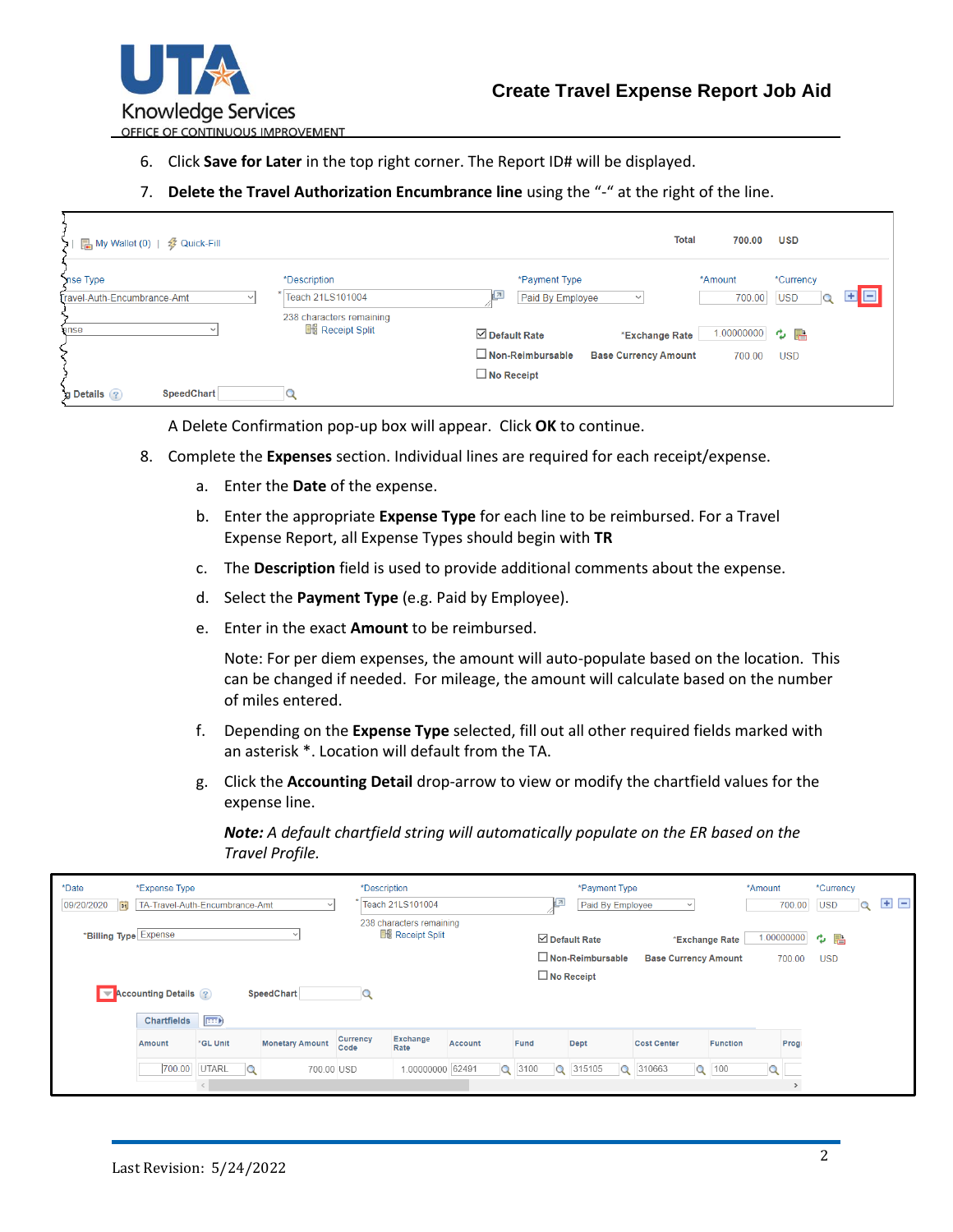

h. Use the **+** and **–** buttons to the right of the line to add additional lines as needed.